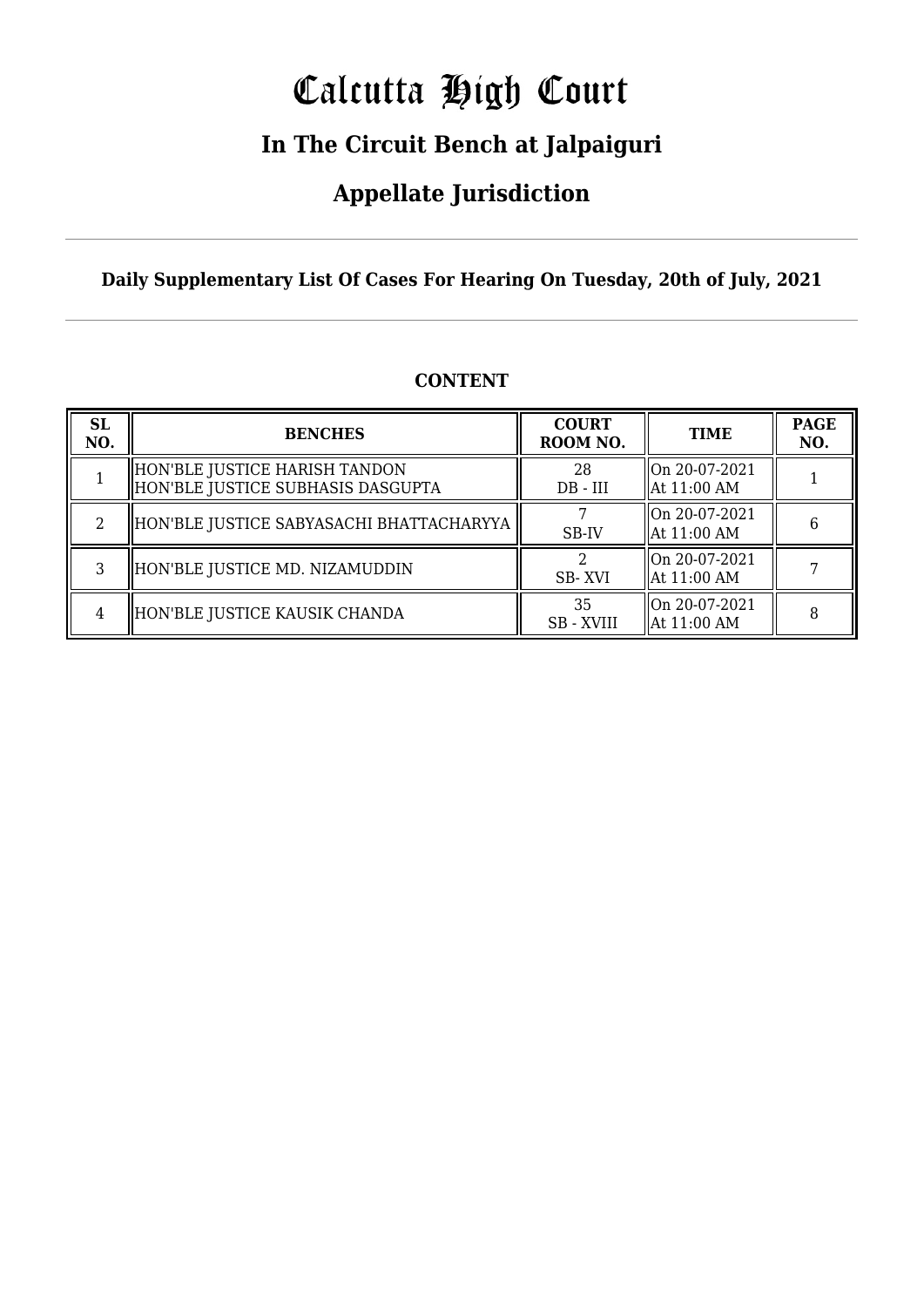

**DAILY CAUSELIST For Tuesday The 20th July 2021**

**COURT NO. 28**

**DIVISION BENCH (DB - III)**

**AT 11:00 AM**

### **HON'BLE JUSTICE HARISH TANDON HON'BLE JUSTICE SUBHASIS DASGUPTA**

**(VIA VIDEO CONFERENCE)**

#### **FROM PRINCIPAL BENCH**

#### **NOTE ; IF THE PETITIONER DOES NOT APPEAR UNDER THE HEADING "FOR ORDER", THE SAME WILL BE DISMISSED**

#### **TO BE MENTIONED**

| 1 | (RELEASE)          | IA NO. CRAN/1/2021 AWDHESH KUMAR SINGH<br>Vs<br>UNION OF INDIA AND ANR           | <b>BIJAY BIKRAM DAS</b><br><b>BIJAY BIKRAM DAS</b> |
|---|--------------------|----------------------------------------------------------------------------------|----------------------------------------------------|
|   | In CRM/317/2021    | <b>FOR ORDERS</b>                                                                |                                                    |
| 2 | CRM/405/2021       | SURABHI JAIN AND ORS<br><b>VS</b><br>THE STATE OF WEST<br><b>BENGAL</b>          | SIDHI SETHIA                                       |
|   | IA NO: CRAN/1/2021 |                                                                                  |                                                    |
| 3 | CRM/687/2021       | ABHIJIT DAS @ BISWAJIT<br><b>VS</b><br>THE STATE OF WEST<br><b>BENGAL</b>        | HILLOL SAHA<br><b>PODDER</b>                       |
|   |                    | <b>APPLICATION FOR ANTICIPATORY BAIL</b>                                         |                                                    |
| 4 | CRM/626/2021       | <b>DILIP SARKAR</b><br>VS<br>THE STATE OF WEST<br><b>BENGAL</b>                  | JAYDEEP KANTA<br><b>BHOWMIK</b>                    |
| 5 | CRM/664/2021       | MD. ANWARUL SHEIKH<br>AND ORS<br><b>VS</b><br>THE STATE OF WEST<br><b>BENGAL</b> | JAYDEEP KANTA<br><b>BHOWMIK</b>                    |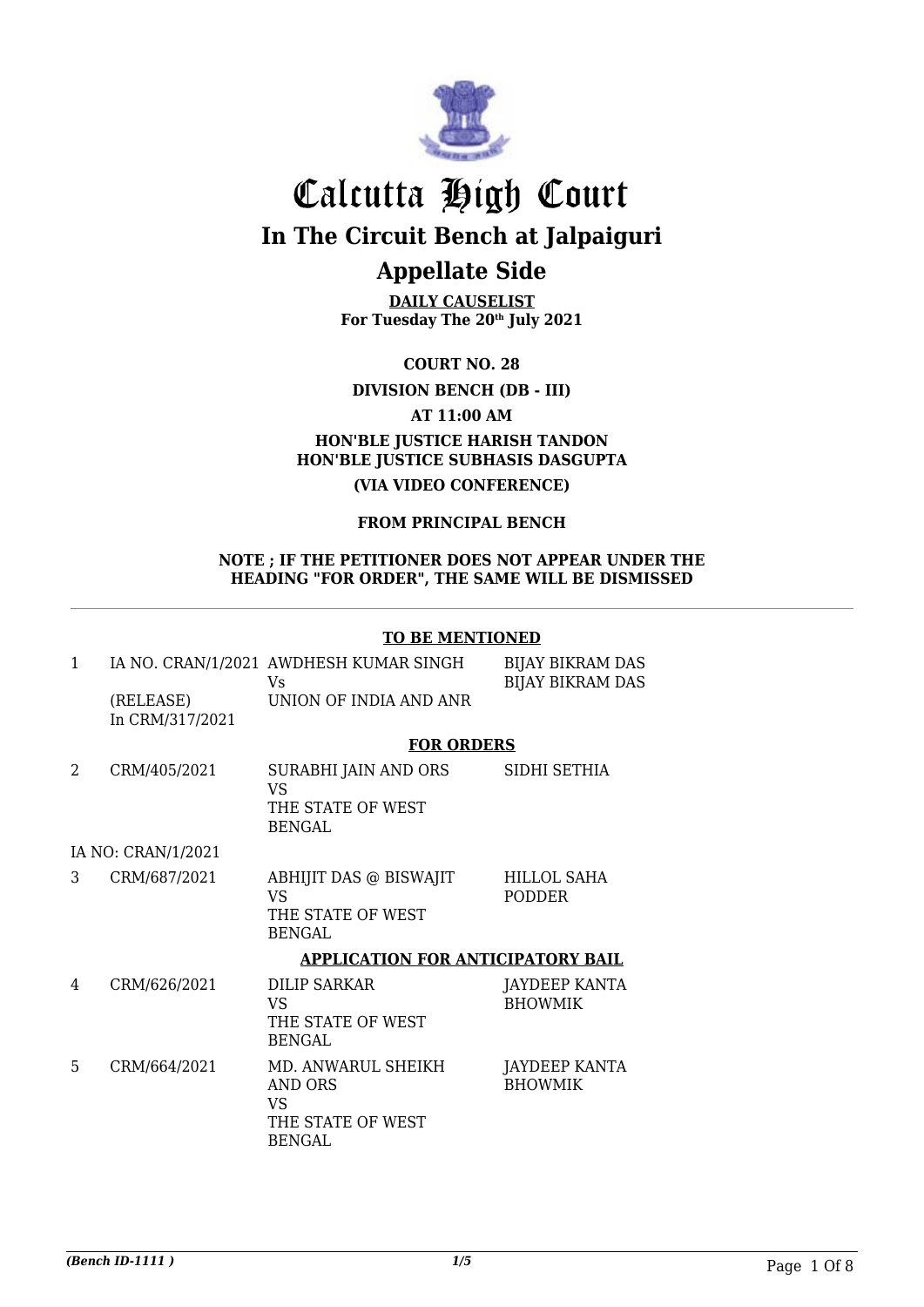| 6  | CRM/668/2021    | ICHAN ROY @ ECHAN ROY<br><b>AND ORS</b><br><b>VS</b><br>THE STATE OF WEST<br><b>BENGAL</b>                            | JAYDEEP KANTA<br><b>BHOWMIK</b>        |
|----|-----------------|-----------------------------------------------------------------------------------------------------------------------|----------------------------------------|
| 7  | CRM/677/2021    | PRASENJIT ROY @ HANG<br><b>VS</b><br>STATE OF WEST BENGAL<br>AND ORS.                                                 | <b>PRAVAS</b><br><b>BHATTACHARYA</b>   |
| 8  | CRM/692/2021    | TAPASH SARKAR @ TAPAS<br><b>SARKAR</b><br><b>VS</b><br>THE STATE OF WEST<br><b>BENGAL</b>                             | <b>SUDIP GUHA</b>                      |
| 9  | CRM/700/2021    | GOVINDA SARKAR @<br>GOVINDA KIRTANIA AND<br><b>ORS</b><br><b>VS</b><br>THE STATE OF WEST<br><b>BENGAL</b>             | <b>JAYDEEP KANTA</b><br><b>BHOWMIK</b> |
| 10 | CRM/707/2021    | MAJINUR RAHAMAN AND<br><b>ORS</b><br><b>VS</b><br>THE STATE OF WEST<br><b>BENGAL</b>                                  | <b>SUBHASISH MISRA</b>                 |
| 11 | CRM/708/2021    | <b>BISWAJIT KIRTANIA</b><br><b>VS</b><br>THE STATE OF WEST<br><b>BENGAL</b>                                           | <b>JAYDEEP KANTA</b><br><b>BHOWMIK</b> |
| 12 | CRM/709/2021    | SUREN CHANDRA ROY @<br><b>SUREN ROY AND ORS</b><br><b>VS</b><br>THE STATE OF WEST<br><b>BENGAL</b>                    | <b>JAYDEEP KANTA</b><br><b>BHOWMIK</b> |
|    | 13 CRM/710/2021 | <b>SURANJIT SARKAR</b><br><b>VS</b><br>State of West Bengal                                                           | KUSHAL KUMAR<br><b>MUKHERJEE</b>       |
| 14 | CRM/711/2021    | KIRAN CHANDRA HALDAR<br>@ KIRAN HALDAR<br><b>VS</b><br>State of West Bengal                                           | <b>SHAHAN SHAH</b>                     |
| 15 | CRM/712/2021    | SARAT CHANDRA ROY @<br><b>SHARAT CHANDRA ROY</b><br><b>AND ORS</b><br><b>VS</b><br>THE STATE OF WEST<br><b>BENGAL</b> | HILLOL SAHA<br><b>PODDER</b>           |
| 16 | CRM/713/2021    | BIRAJ CHANDRA PAUL<br><b>VS</b><br>State of West Bengal                                                               | <b>BAIDURYA GHOSAL</b>                 |
| 17 | CRM/714/2021    | <b>MADHABI DAS</b><br><b>VS</b><br>STATE OF WEST BENGAL                                                               | JAYANT KUMAR<br><b>SINGH</b>           |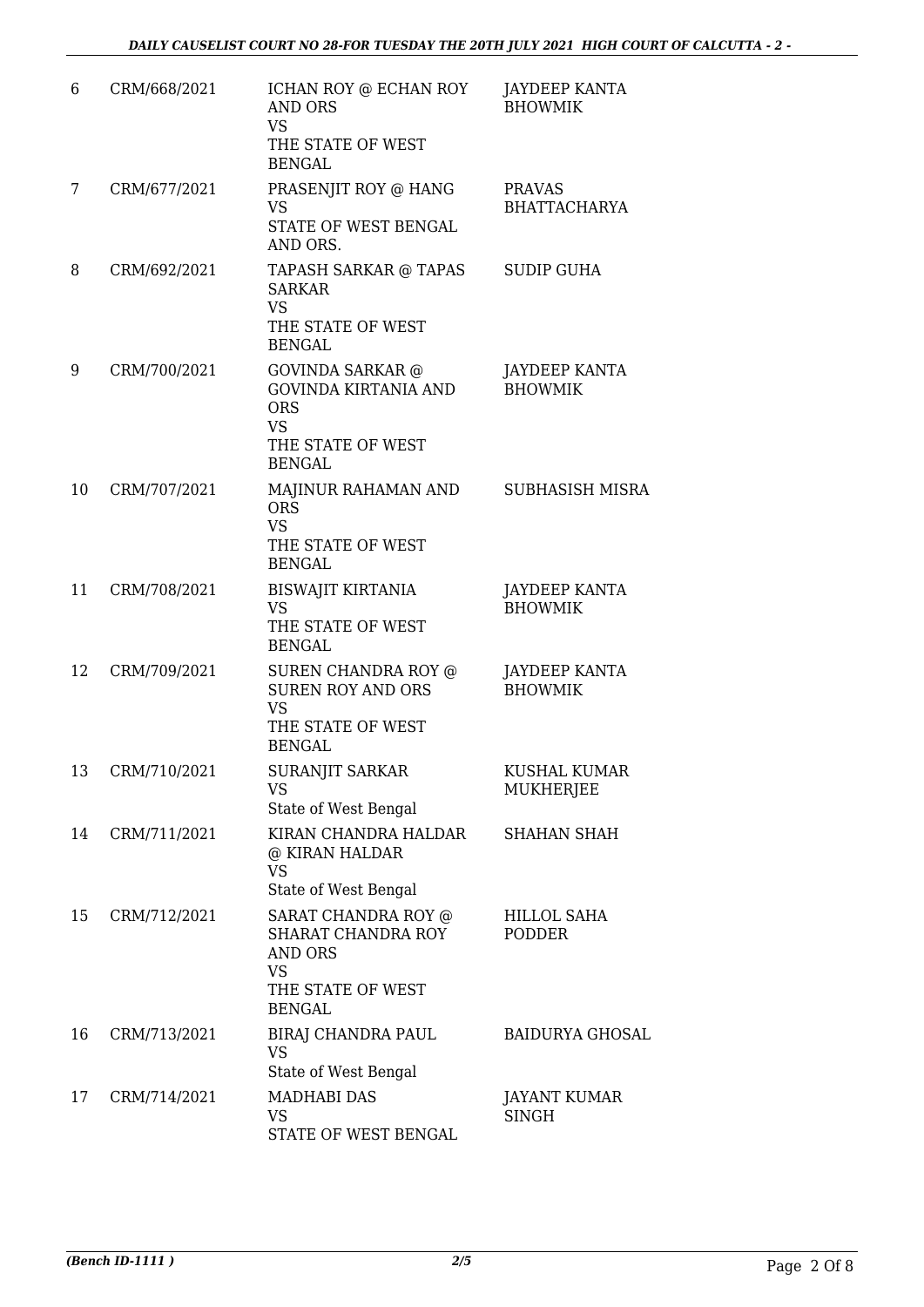| 18 | CRM/717/2021       | <b>MANIK SEN</b><br><b>VS</b><br>THE STATE OF WEST<br><b>BENGAL</b>           | MADHUSHRI DUTTA                        |
|----|--------------------|-------------------------------------------------------------------------------|----------------------------------------|
| 19 | CRM/720/2021       | DIPAL MUKHIA<br><b>VS</b><br>State of West Bengal                             | RANJIT SINGH                           |
| 20 | CRM/724/2021       | <b>ARJUN SARKAR</b><br><b>VS</b><br>State of West Bengal                      | RATAN CHANDRA<br><b>ROY</b>            |
| 21 | CRM/726/2021       | AKKES ALI@AKKESH SEKH<br><b>AND ORS</b><br><b>VS</b><br>State of West Bengal  | RATAN CHANDRA<br><b>ROY</b>            |
| 22 | CRM/732/2021       | FULBAR SEKH@FULBAR ALI<br><b>AND ORS</b><br><b>VS</b><br>State of West Bengal | RATAN CHANDRA<br><b>ROY</b>            |
| 23 | CRM/733/2021       | <b>JUGAL SARKAR</b><br><b>VS</b><br>THE STATE OF WEST<br><b>BENGAL</b>        | <b>JAYDEEP KANTA</b><br><b>BHOWMIK</b> |
| 24 | CRM/754/2021       | <b>AJAY SARKAR</b><br><b>VS</b><br>State of West Bengal                       | <b>ARINDAM SEN</b>                     |
|    |                    | <b>APPLICATION FOR BAIL</b>                                                   |                                        |
| 25 | CRM/563/2021       | <b>UJJAL SARKAR</b><br><b>VS</b><br>THE STATE OF WEST<br><b>BENGAL</b>        | <b>HILLOL SAHA</b><br><b>PODDER</b>    |
|    | IA NO: CRAN/1/2021 |                                                                               |                                        |
| 26 | CRM/649/2021       | <b>ANANTA RAY</b><br><b>VS</b><br>THE STATE OF WEST<br><b>BENGAL</b>          | <b>SANTANU MAJI</b>                    |
| 27 | CRM/669/2021       | MUKESH KUMAR THAKUR<br><b>VS</b><br>STATE OF WEST BENGAL                      | DEBORSHI DHAR                          |
| 28 | CRM/673/2021       | <b>BISHAL KUJUR</b><br><b>VS</b><br>THE STATE OF WEST<br><b>BENGAL</b>        | <b>JAYDEEP KANTA</b><br><b>BHOWMIK</b> |
| 29 | CRM/674/2021       | DINESH BARMAN AND ANR<br><b>VS</b><br>THE STATE OF WEST<br><b>BENGAL</b>      | <b>SATARUDRIYA</b><br>MUKHERJEE        |
| 30 | CRM/684/2021       | MD. NIJAMUDDIN SAYYED<br><b>VS</b><br>THE STATE OF WEST<br><b>BENGAL</b>      | ANIRUDDHA BISWAS                       |
| 31 | CRM/690/2021       | <b>LALAN ROY</b><br><b>VS</b><br>State of West Bengal                         | <b>ABHIJIT GANGULY</b>                 |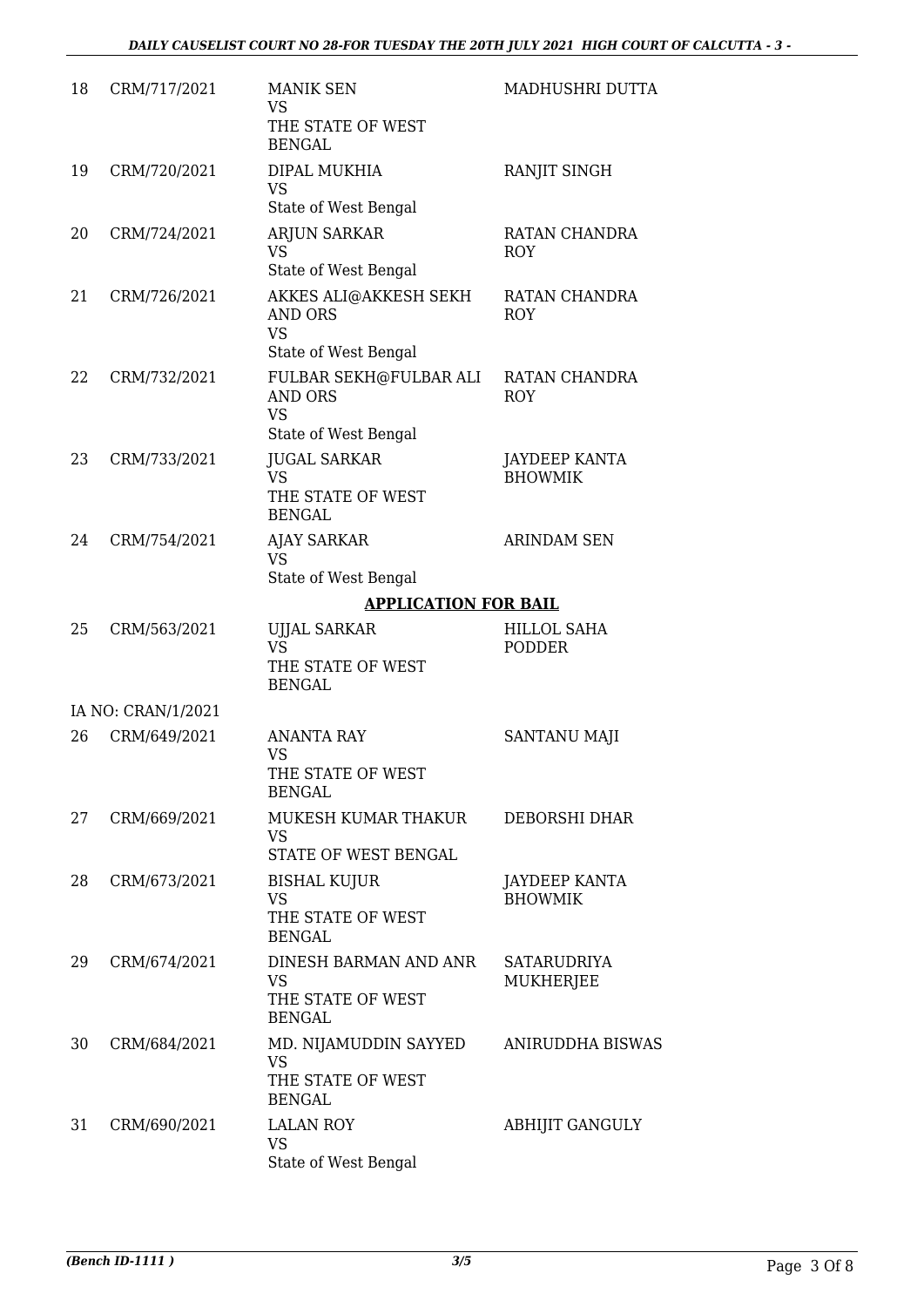| 32 | CRM/695/2021    | RABINDAR SINGH AND ANR<br><b>VS</b><br>THE STATE OF WEST<br><b>BENGAL</b>                 | SUBHASISH MISRA                     |
|----|-----------------|-------------------------------------------------------------------------------------------|-------------------------------------|
| 33 | CRM/696/2021    | NARAYAN MANDAL<br><b>VS</b><br>THE STATE OF WEST<br><b>BENGAL</b>                         | SUBHASISH MISRA                     |
| 34 | CRM/704/2021    | NAIMUL HAQUE @ ALI @<br>NAIMUL ISLAM<br><b>VS</b><br>THE STATE OF WEST<br><b>BENGAL</b>   | JAYDEEP KANTA<br><b>BHOWMIK</b>     |
| 35 | CRM/705/2021    | <b>SAHIN MIA</b><br>VS.<br>THE STATE OF WEST<br><b>BENGAL</b>                             | <b>HILLOL SAHA</b><br><b>PODDER</b> |
| 36 | CRM/706/2021    | <b>MOMINUR MIA</b><br>VS.<br>THE STATE OF WEST<br><b>BENGAL</b>                           | <b>HILLOL SAHA</b><br><b>PODDER</b> |
| 37 | CRM/716/2021    | RAJ KUMAR SHA AND ANR<br><b>VS</b><br>THE STATE OF WEST<br><b>BENGAL</b>                  | SANTANU MAJI                        |
| 38 | CRM/718/2021    | CHOTTON ROY @<br>CHHOTON ROY<br><b>VS</b><br>THE STATE OF WEST<br><b>BENGAL</b>           | <b>JEENIA RUDRA</b>                 |
| 39 | CRM/722/2021    | RAJESH MUNDA @ GUTTU<br><b>VS</b><br>THE STATE OF WEST<br><b>BENGAL</b>                   | <b>ARIJIT GHOSH</b>                 |
| 40 | CRM/723/2021    | <b>GOPI BAL</b><br><b>VS</b><br>State of West Bengal                                      | RANJIT SINGH                        |
| 41 | CRM/725/2021    | <b>ANIK</b><br>CHAKRABORTY@BABAI<br><b>VS</b><br>State of West Bengal                     | RATAN CHANDRA<br>ROY                |
| 42 | CRM/748/2021    | RANJAN ROY AND ANR<br><b>VS</b><br>State of West Bengal                                   | <b>NASER ALI</b>                    |
| 43 | CRM/749/2021    | <b>SUJAN BARMAN ALIAS</b><br><b>SUJAN ROY BARMAN</b><br><b>VS</b><br>State of West Bengal | <b>SABIR ALI</b>                    |
|    |                 | <b>APPLICATION</b>                                                                        |                                     |
| 44 |                 | IA NO. CRAN/1/2021 BANI BANERJEE AND ORS<br>Vs                                            | HILLOL SAHA<br>PODDER               |
|    | In CRM/292/2021 | THE STATE OF WEST<br><b>BENGAL</b>                                                        | HILLOL SAHA<br>PODDER               |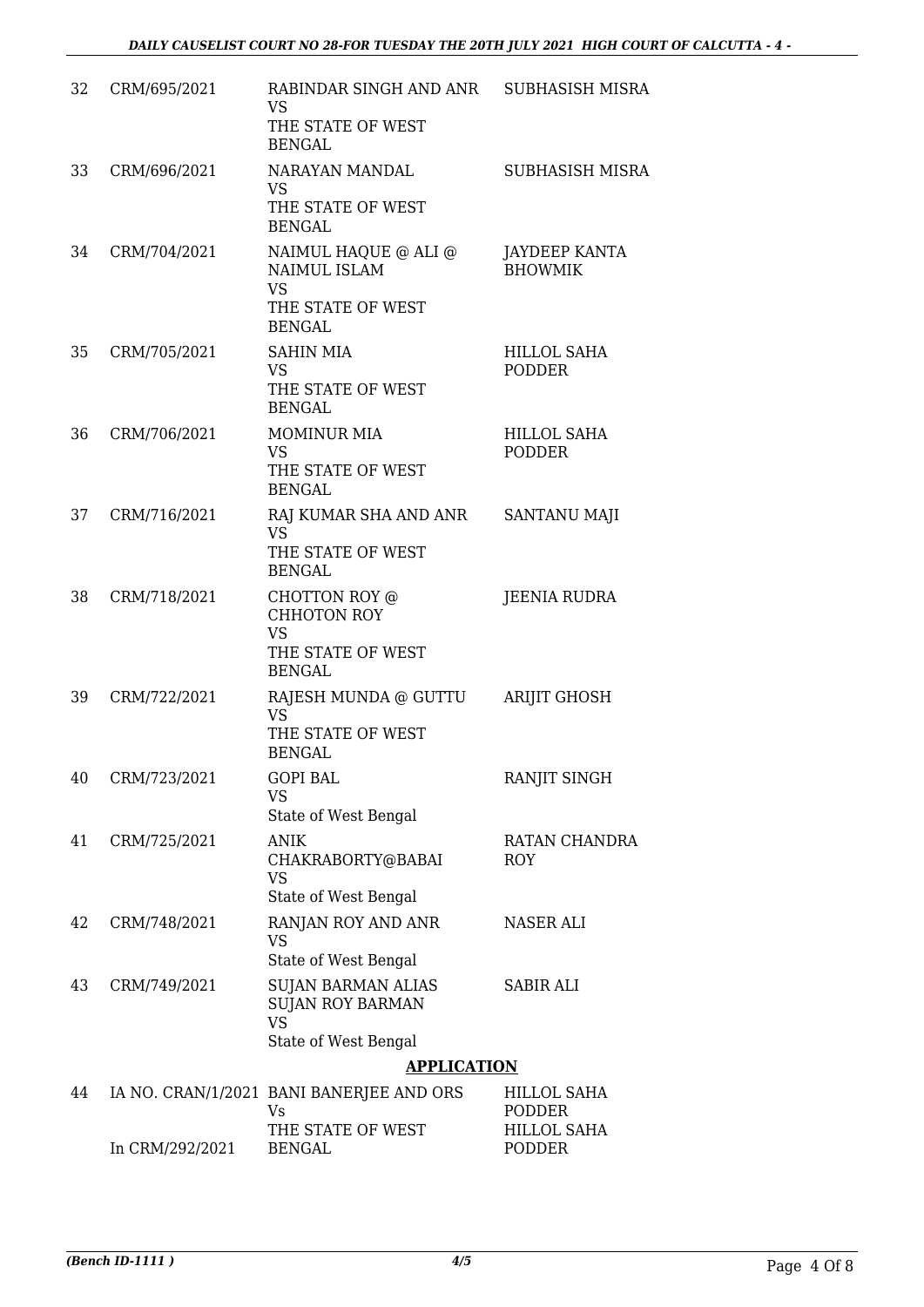| 45 |                                   | IA NO. CRAN/1/2021 RAMESH MANJU BISHNOI@<br>RAMESH MANJU BISHNOY@<br>RAMESH KUMAR BISHNOI | PRITAM ROY<br>PRITAM ROY           |
|----|-----------------------------------|-------------------------------------------------------------------------------------------|------------------------------------|
|    | In CRM/497/2021                   | Vs<br>THE STATE OF WEST<br><b>BENGAL</b>                                                  |                                    |
| 46 | IA NO. CRAN/2/2021 CHANDAN LASKAR | Vs<br>THE STATE OF WEST                                                                   | SUBHASISH MISRA<br>SUBHASISH MISRA |
|    | In CRM/579/2021                   | <b>BENGAL</b>                                                                             |                                    |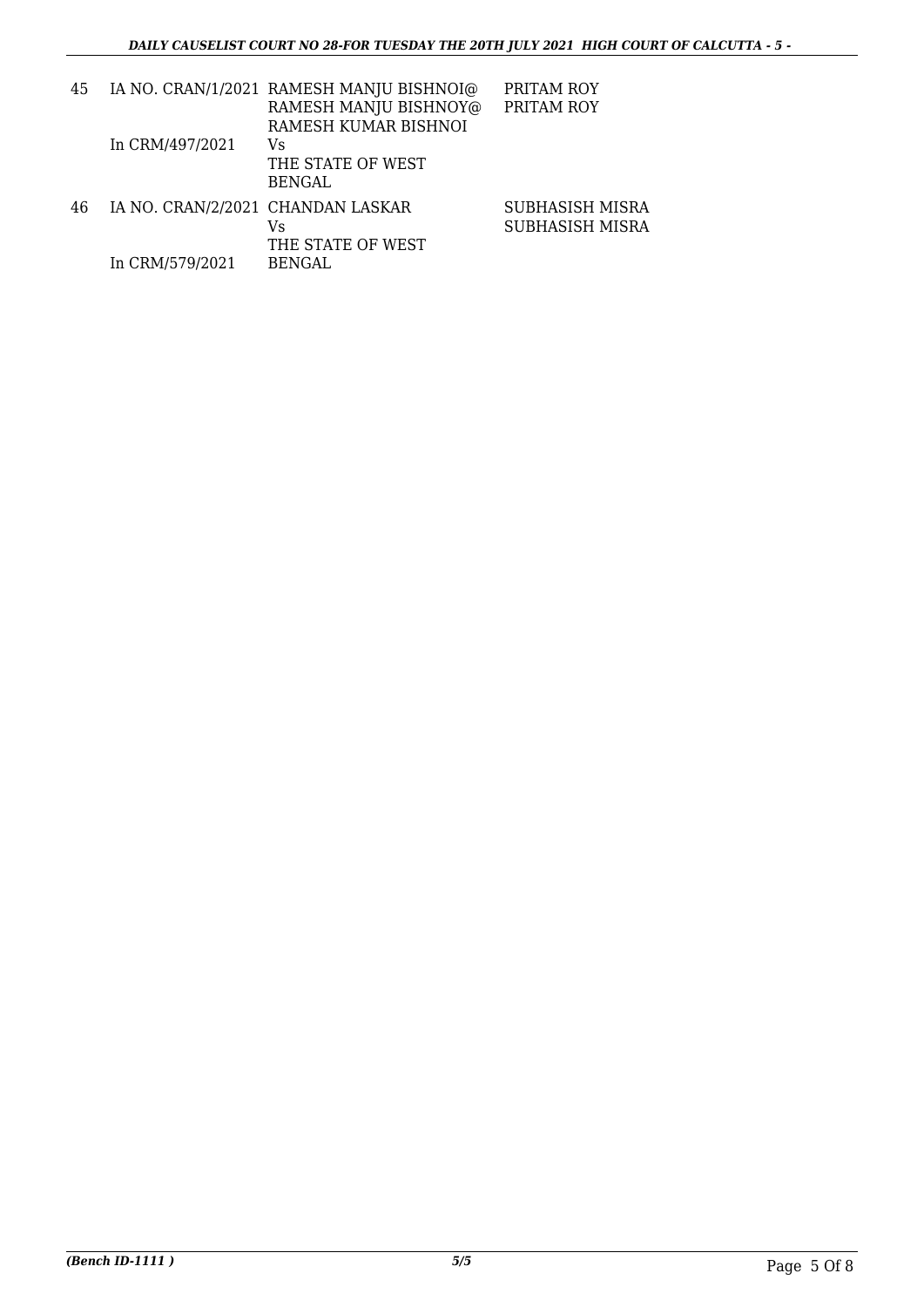

**DAILY CAUSELIST For Tuesday The 20th July 2021**

**COURT NO. 7**

**SINGLE BENCH (SB-IV)**

**AT 11:00 AM**

**HON'BLE JUSTICE SABYASACHI BHATTACHARYYA VIA VIDEO CONFERENCE)**

**FROM PRINCIPAL BENCH**

#### **CIRCUIT BENCH MATTERS WILL BE TAKEN UP AFTER COMPLETION OF CALCUTTA HIGH COURT, APPELLATE SIDE MATTERS**

#### **CIVIL MOTION**

|   | CO/64/2021 | MITALI ROY GUHA<br>VS<br>MIHIR GUHA AND ORS                                    | DEBORSHI DHAR     |
|---|------------|--------------------------------------------------------------------------------|-------------------|
| 2 | CO/65/2021 | KOUSHIK DE SARKAR<br>VS<br>SURANJANA DE SARKAR                                 | PRANTICK GHOSH    |
| 3 | CO/66/2021 | M/S MANA ENTERPRISE<br><b>AND ORS</b><br>VS<br>PUNJAB NATIONAL BANK<br>AND ANR | AJIT KUMAR MISHRA |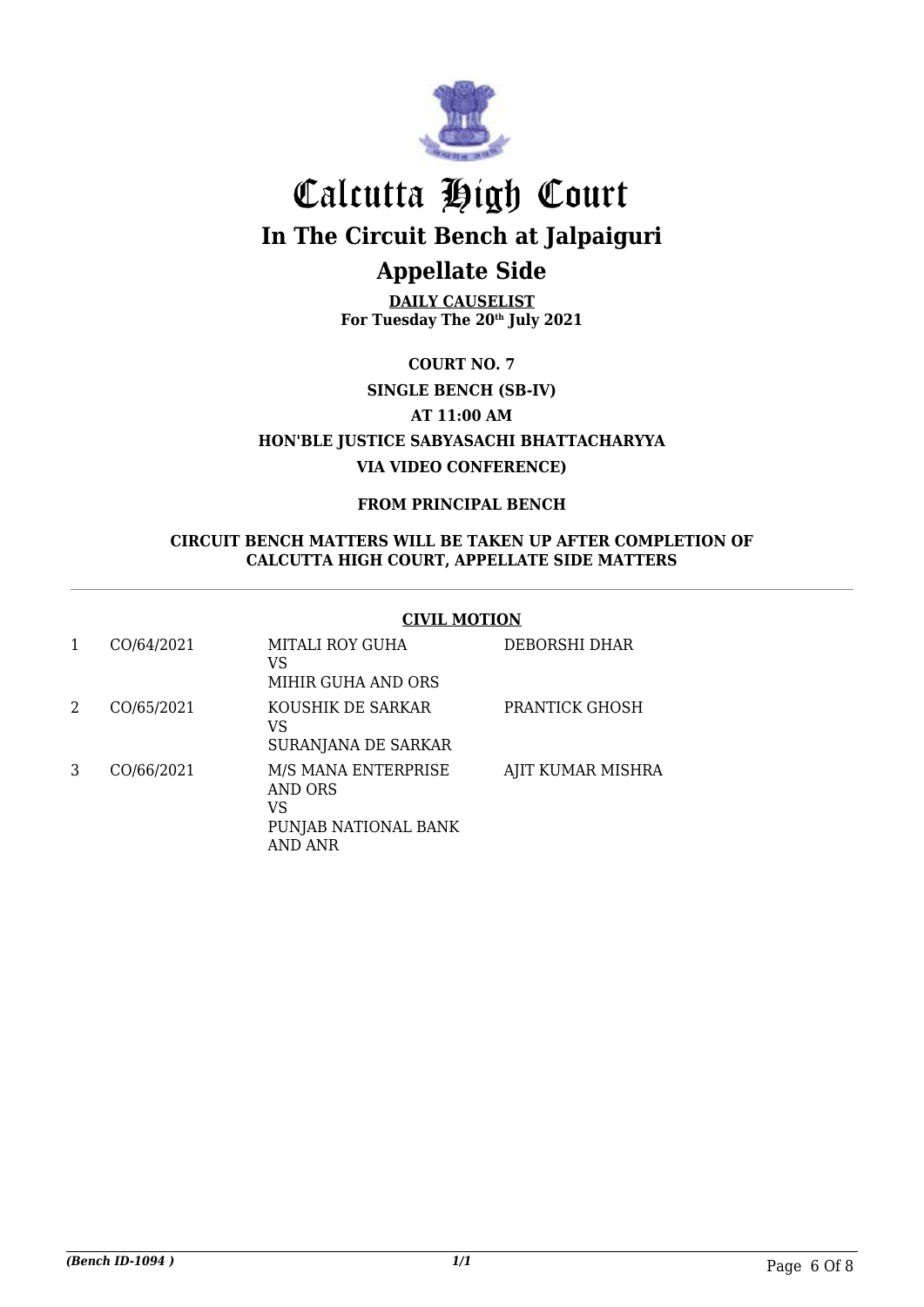

**DAILY CAUSELIST For Tuesday The 20th July 2021**

**COURT NO. 2 SINGLE BENCH (SB- XVI) AT 11:00 AM HON'BLE JUSTICE MD. NIZAMUDDIN (VIA VIDEO CONFERENCE)**

**FROM PRINCIPAL BENCH**

#### **MOTION**

1 WPA/986/2021 SUPARNA KARMAKAR VS UNION OF INDIA AND ORS ABHISHEK BANERJEE

*(Bench ID-1088 ) 1/1* Page 7 Of 8